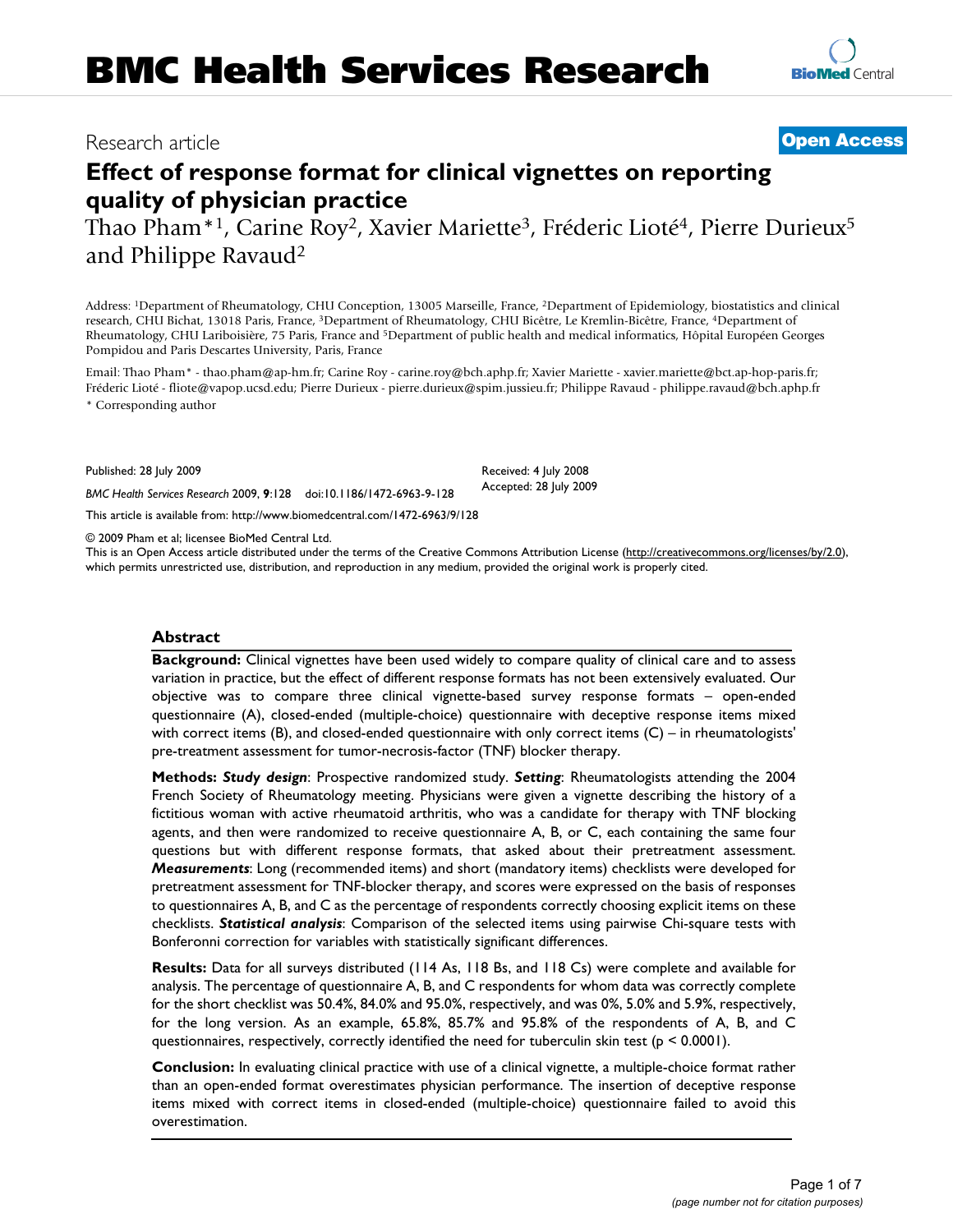# **Background**

Improvement of quality of clinical practice needs quality measurements. These measurements must be accurate, valid and feasible. The advantages and disadvantages of different methods of measuring the process of care, including both the competence of the clinician and what the clinician actually does, have been well described. Methods include chart extraction, standardized patients and clinical vignettes. Substantial inaccuracies in administrative data are common, which leads to expensive data extraction and difficulty in validating data [\[1](#page-6-0)-[3\]](#page-6-1). Compared to standardized patients and chart extraction, clinical vignettes are an accurate, valid, feasible and inexpensive tool to measure quality of health care [[4](#page-6-2),[5](#page-6-3)]. Thus, clinical vignettes have been used widely to compare quality of clinical care and to assess variation in practice across countries, health care systems, specialties or clinicians [\[6-](#page-6-4)[11\]](#page-6-5).

Vignette-based surveys for physicians feature open-ended questions rather than multiple-choice questions or checklists. In this way, physicians can give a personal response to each question, which ensures that the survey captures the full range of practice variation [[11](#page-6-5),[12\]](#page-6-6). Open-ended questions avoid the "cueing" inherent in multiple-choice questions, which could overestimate real physician performance. However, the accuracy of close-ended questionnaires has been demonstrated in several domains: the format provides a significantly higher rate of accuracy than an open-ended format in terms of eyewitness confidence with the former format [[13\]](#page-6-7). Close-ended questionnaires maximize questionnaire response rate and ensure questionnaire completeness [\[14](#page-6-8)].

Moreover, different formats yield different answers: in one study, a closed-ended questionnaire produced results reflecting higher willingness to pay for a health care intervention, with different justifications for those evaluations than did those from an open-ended one [[15\]](#page-6-9). A public opinion survey with two different response modalities asked subjects about the most important problem facing the United States: respondents of the open-ended format most often complained about political leadership, whereas those of the close-ended format considered violence as most important [[16\]](#page-6-10).

From these data, we wanted to evaluate how clinical vignette-based surveys influence physician responses. Assuming that closed-ended (multiple-choice) questions for vignettes produce different responses than openended, leading to an overestimation of professional performance, we aimed to determine whether the influence of deceptive response items included in the closed-ended questionnaires result in a better assessment of professional performance.

# **Methods**

We conducted a prospective randomized study aimed at comparing three response modalities for a vignette-based survey: open-ended questionnaire, closed-ended questionnaire (with only correct response items) and closedended questionnaire with deceptive response items mixed with correct items.

## *Survey*

The survey was composed of two parts. The first part was short, identical in each questionnaire, and collected demographic characteristics and specialties of physicians. The second part was the clinical vignette.

## *Vignette*

The vignette reported the history of a fictitious 50-year-old woman with active rheumatoid arthritis, a candidate for therapy with tumor necrosis factor (TNF) blocking agents. Physicians were asked to answer four questions about their pre-treatment assessment, considering that TNFblocking treatment was planned: 1) what specific data are you searching for in this patient's history? 2) What clinical data are you personally searching for during the physical examination? 3) Which biological, radiographic or other tests do you request? 4) What other preventive measures do you take? Physicians were given these questions in one of three questionnaire formats: open-ended questionnaire (questionnaire A) [see Additional file [1\]](#page-5-0), closed-ended (multiple-choice) questionnaire with deceptive response items mixed with correct items (n = 73) (questionnaire B) [see Additional file [2](#page-5-1)], closed-ended questionnaire with only correct items  $(n = 35)$  (questionnaire C) [see Additional file [3](#page-5-2)]. Deceptive and correct response items were created by following published international and national recommendations to help physicians care for patients under this treatment [[17-](#page-6-11)[21\]](#page-6-12). Three experts (XM, TP and FL) met to formulate correct and deceptive items. They based their work on the published international and national recommendations to help physicians care for patients under this treatment, to first determine the correct items, and then propose deceptive items. Each expert has elaborated 20 deceptive items, within 4 categories: patient's history, physical examination, biological, radiographic or other tests and other preventive measures. From the 53 elaborated items (duplicates were eliminated), only the more believable were kept, allowing to propose 38 deceptive items, which were mixed with the 35 correct items in questionnaire B.

## *Scoring*

Responses to questionnaire A were coded for comparison to those of the other two questionnaires. For each item, the response was classified as "item correctly selected"; "item incorrectly selected"; "item correctly not selected"; "item incorrectly not selected." We classified each item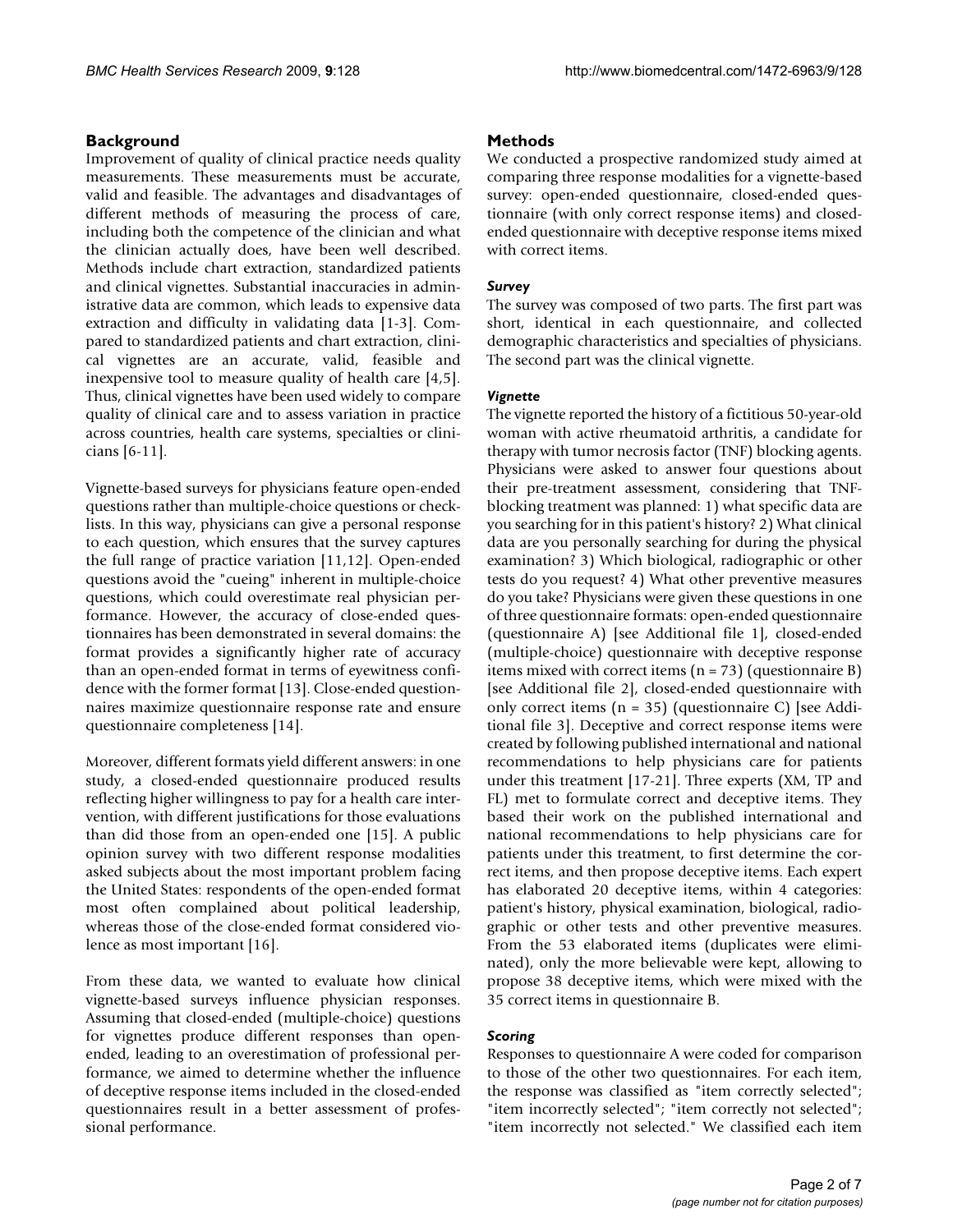according to three sources: an evidence-based literature search of clinical practice concerning TNF-blocking drug management, international and national guidelines, and a French clinical tool guide on use of TNF-blocking agents elaborated by an expert panel of academic and community physicians [[22\]](#page-6-13). From these sources, we developed two checklists of items for pretreatment assessment for TNF-blocker therapy: a long version extracted from the French clinical tool guide on use of TNF-blocking agents [[22](#page-6-13)], with detailed data on research into possible contraindications (Table [1](#page-2-0)), and a short version extracted from the same clinical tool guide and from the French

<span id="page-2-0"></span>**Table 1: Long version of the checklist of correct items in pretreatment assessment for TNF-blocker therapy extracted from the French clinical tool guide [\[22](#page-6-13)]:**

| Question 1: What specific data are you searching for in this patient's history?                  |
|--------------------------------------------------------------------------------------------------|
| History of primary tuberculosis infection or of visceral tuberculosis                            |
| History of vaccination with BCG (bacille Calmette-Guerin)                                        |
| History of positive response to intradermal tuberculin testing                                   |
| History of correct treatment for possible active tuberculosis                                    |
| History of infection: cutaneous                                                                  |
| History of infection: pulmonary                                                                  |
| History of infection: urinary                                                                    |
| History of infection: septicemia                                                                 |
| History of infection: septic arthritis                                                           |
| History of neurologic disease                                                                    |
| History of neoplasia or of hemopathy                                                             |
| Question 2: What clinical data are you personally searching for during the physical examination? |
| Lymphadenopathy                                                                                  |
| Neurologic abnormalities                                                                         |
| Question 3: Which biological, radiolographic or other tests do you request?                      |
| <b>Blood count</b>                                                                               |
| Serum protein electrophoresis                                                                    |
| Liver function tests                                                                             |
| Hepatitis C serology                                                                             |
| HIV serology                                                                                     |
| Antinuclear antibodies                                                                           |
| Chest x-ray                                                                                      |
| Question 4: What other preventive measures do you take?                                          |
| Tuberculin skin test                                                                             |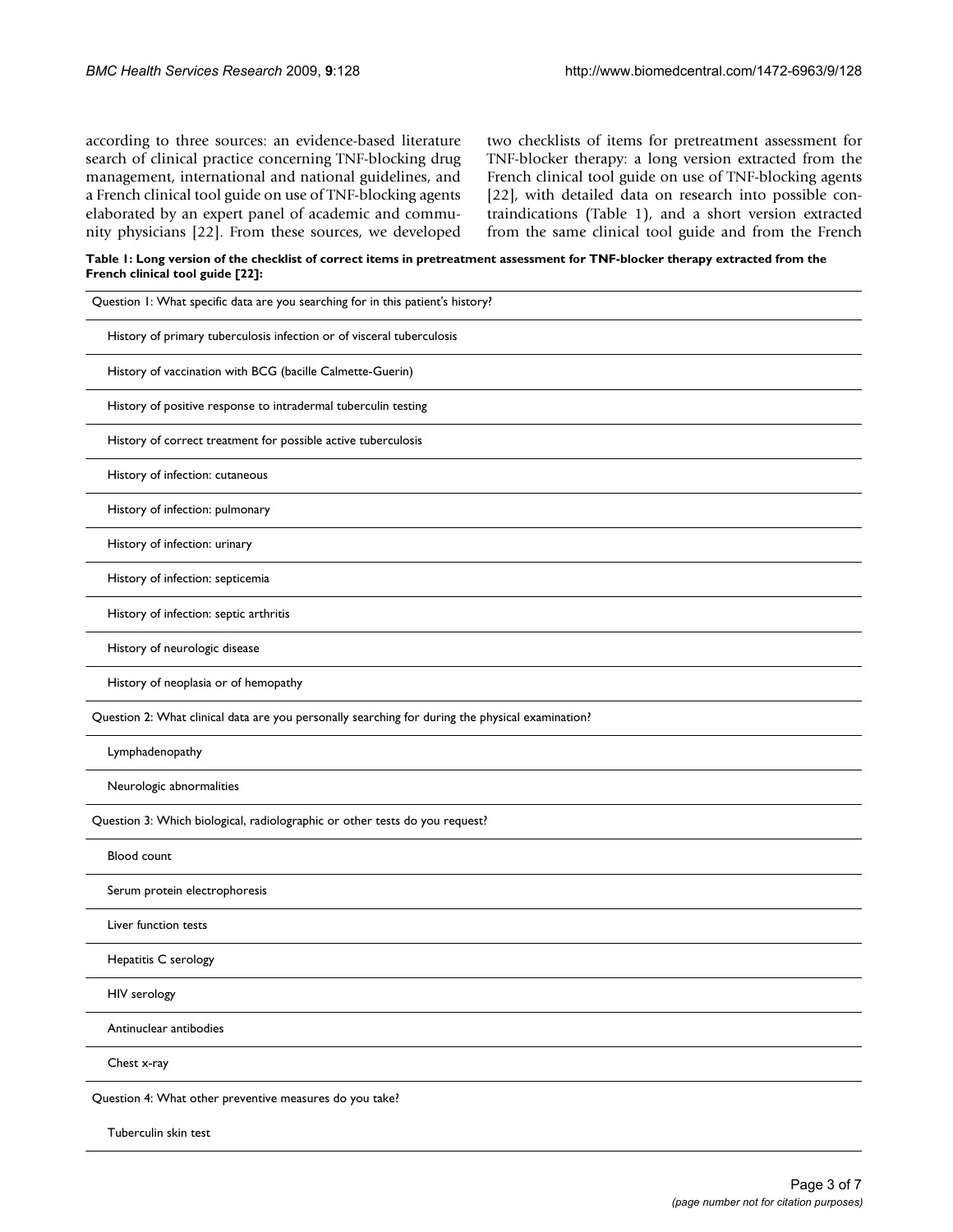agency for health care recommendations with items mandatory in France (Table [2\)](#page-3-0) [\[23](#page-6-14)].

### *Questionnaire administration*

During the 2004 French Society of Rheumatology meeting, rheumatologists were asked to participate in a survey concerning pretreatment assessment in cases of therapy with TNF blockers, which aimed at detecting contraindications to treatment. The survey was conducted on behalf of the *Club Rhumatismes et Inflammation* (CRI), the division of the French Society of Rheumatology dedicated to musculosquelettal inflammatory diseases.

Until the targeted sample size was achieved, the survey distribution was randomized, with each physician receiving only one questionnaire format (A, B or C). Rheumatologists were blinded to the hypothesis. Particularly, they were unaware of the existence of different response modalities, of deceptive items in questionnaire B, and that all items of questionnaire C were correct. Time to complete the survey was limited to fifteen minutes.

Four interviewers were responsible for encouraging participation in the survey, explaining the official nature of the survey, checking that all the questionnaires were correctly completed in the time allowed, and checking the randomization was achieved. Participation was voluntary, and physicians' responses were kept anonymous.

## *Statistical analysis*

A chi-square test was used to compare the proportion of items selected or not in terms of the questionnaire format of each of the three questionnaires. A  $p < 0.05$  was considered statistically significant. Pairwise chi-square tests with Bonferonni correction (corrected significant probability of 0.017) were used to compare variables with statistically significant differences. Statistical analysis involved use of SAS Release 8.2 and Splus 6.2.

Sample size calculation: Three sets of 100 questionnaires – one set for each of the three questionnaires – were planned for the analysis. In fact, when considering pairwise comparisons for the response item "tuberculin skin test," with a sample size of 100 in two groups, a two-group chi-square test with a 0.017 two-sided significance level would have 80% power to detect a difference between a 65% proportion in one group and a 85% proportion in the other group. Because we expected 15% incomplete or non-analyzable questionnaires, we distributed 350 questionnaires.

# **Results**

## *Respondents*

Of 350 questionnaires dispensed (114 questionnaire As, 118 questionnaire Bs and 118 questionnaire Cs), all were completed, and all responses were eligible for further analysis. Table [3](#page-4-0) displays demographic and specialty characteristics of physicians responding to the identical format part of the survey. Physicians were similar in terms of sex, practice duration and practice modalities. Questionnaire A respondents were younger than those of the other two questionnaires. Only two questions were asked about rheumatologists' experience with TNF-blocking drugs: 69.4% had already prescribed anti-TNF therapy and 43.1% had access to a checklist for screening potential contraindications in their department.

## *Questionnaire responses*

Although we expected 15% incomplete or non-analyzable questionnaires, we did not observe any missing data for open-ended or closed-ended questionnaires.

Significant differences depending on questionnaire format were found in reporting pre-treatment assessment. Compared with the two closed-ended questionnaires, the open-ended questionnaire gave lower reporting of items correctly selected and correctly not selected (Table [4](#page-4-1)).

<span id="page-3-0"></span>**Table 2: Short version of the checklist of correct items in pretreatment assessment for TNF-blocker therapy extracted from the French agency for health care recommendations (mandatory in France)[[23\]](#page-6-14):**

Question 1: What specific data are you searching for in this patient's history?

History of tuberculosis

Question 2: What clinical data are you personally searching for during the physical examination?

None

Question 3: Which biological, radiographic or other tests do you request?

Chest x-ray

Question 4: What other preventive measures do you take?

Tuberculin skin test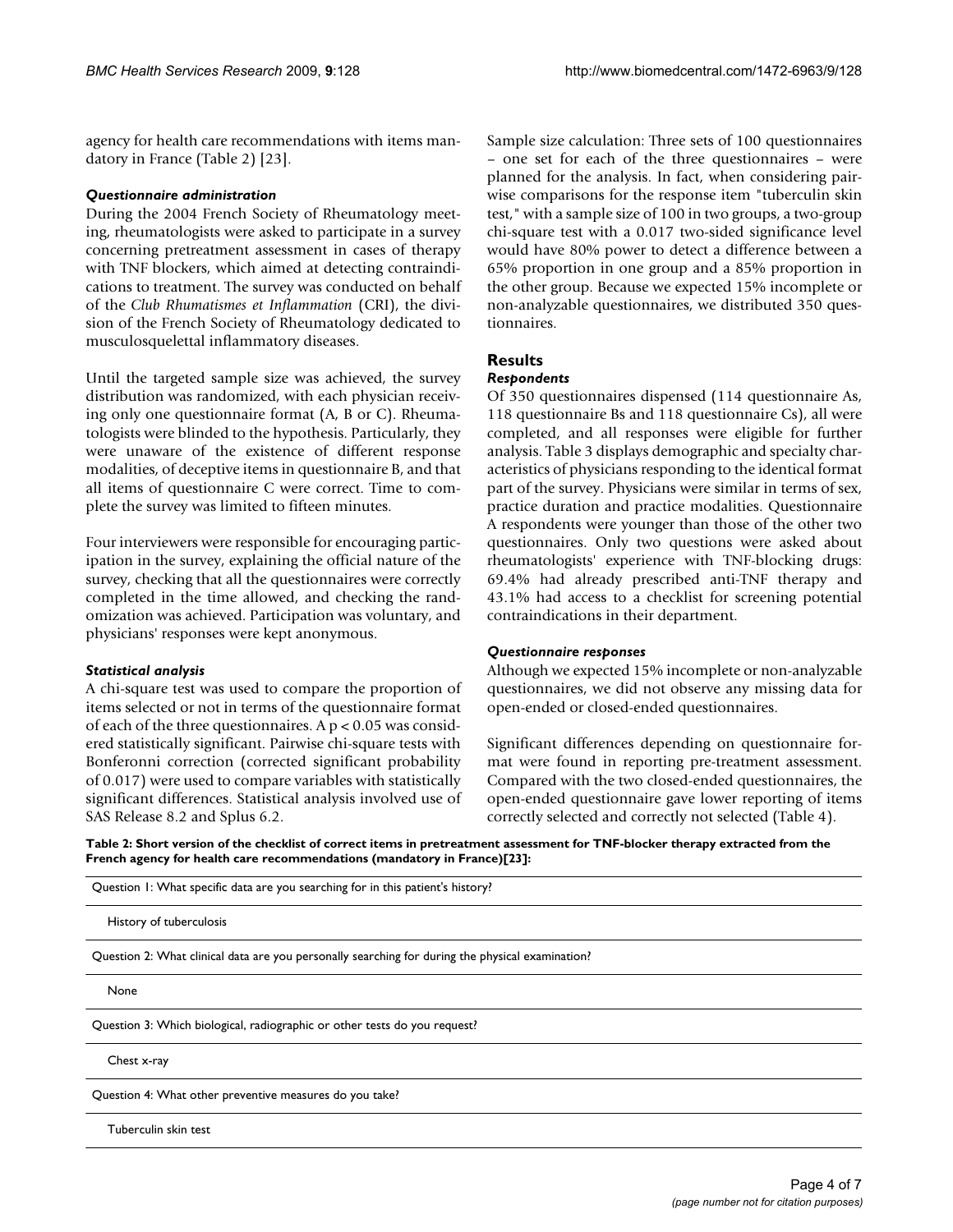| Physician characteristics                                              |                                         | Questionnaire A<br>(open-ended) | Questionnaire B<br>(closed-ended with deceptive<br>items) | Questionnaire C<br>(closed-ended) |  |
|------------------------------------------------------------------------|-----------------------------------------|---------------------------------|-----------------------------------------------------------|-----------------------------------|--|
| N                                                                      |                                         | 14                              | 118                                                       | 118                               |  |
| Sex (% female)                                                         |                                         | 41.2                            | 37.3                                                      | 37.3                              |  |
| Age (mean $\pm$ SD)                                                    |                                         | $43.8 \pm 9.2$                  | $46.4 \pm 8.8$                                            | $47.2 \pm 9.6$                    |  |
| Years practicing rheumatology (mean ± SD)                              |                                         | $17.8 \pm 8.6$                  | $18.7 \pm 8.5$                                            | $19.4 \pm 8.9$                    |  |
|                                                                        | Exclusive private practice (%)          | 35.0                            | 32.8                                                      | 31.1                              |  |
| Practice                                                               | Both private and public<br>practice (%) | 26.5                            | 32.8                                                      | 28.6                              |  |
|                                                                        | Exclusive public practice (%)           | 38.5                            | 34.4                                                      | 40.3                              |  |
| Previously prescribed TNF-blocking drug (yes, %)                       |                                         | 64.9                            | 68.6                                                      | 73.9                              |  |
| Access to a checklist before TNF-blocker drug<br>prescription (yes, %) |                                         | 46.6                            | 44.5                                                      | 51.9                              |  |

#### <span id="page-4-0"></span>**Table 3: Demographic characteristics and specialties of physicians completing questionnaires A, B and C.**

Questionnaire A: open-ended; Questionnaire B: closed-ended with deceptive items; Questionnaire C: closed-ended

In terms of global results, none of the questionnaire A respondents proposed response items of the long checklist, although 5.0% and 5.9% of questionnaire B and C respondents, respectively, correctly selected all items (Table [4\)](#page-4-1).

For the A, B and C questionnaires, 50.4%, 84.0% and 95.0% respondents, respectively, correctly selected all mandatory response items of the short checklist. When focusing on response items within the short checklist, questionnaires B and C did not produce differences in responses to item "order chest X-rays" also difference was observed with open- and close-ended questionnaires (p < 0.0001) (Table [4\)](#page-4-1). In contrast, respondents to questionnaires A, B, and C significantly differed in responses for another mandatory item, "obtaining a tuberculin skin test": 65.8%, 85.7% and 95.8% respondents, respectively, identified this item.

Rheumatologists completing the closed-ended questionnaire B, with deceptive response items, more often chose these items, such as seeking advice of a systematic lung specialist (26.1%) or determining blood sugar level (40.3%). None of the questionnaire A respondents spontaneously proposed these items. Questionnaire B respondents showed a tendency for a lower percentage of correctly selected items than questionnaire C respondents. The open-ended format allowed for collecting qual-

<span id="page-4-1"></span>**Table 4: Percentage of physicians who correctly selected all the items of the short or long checklist for pretreatment assessment for TNF-blocker therapy and to specific items, by questionnaire A, B and C and pairwise chi-square comparison**

|                                      | Ouestionnaire A | Questionnaire B |      | Questionnaire C A and B comparison<br>p-value | A and C<br>comparison<br>p-value | B and C<br>comparison<br>p-value | A. B and C<br>comparison<br>p-value |
|--------------------------------------|-----------------|-----------------|------|-----------------------------------------------|----------------------------------|----------------------------------|-------------------------------------|
| Long version of checklist            | 0.0             | 5.0             | 5.9  | 0.0293                                        | 0.0143                           | 1.0000                           | 0.0167                              |
| Short version of<br>checklist        | 50.4            | 84.0            | 95.0 | < 0.0001                                      | < 0.0001                         | < 0.0001                         | 0.0060                              |
| Chose item "chest X-<br>rays"        | 84.6            | 96.6            | 98.3 | 0.0015                                        | 0.0002                           | 0.6835                           | < 0.0001                            |
| Chose item "tuberculin<br>skin test" | 65.8            | 85.7            | 95.8 | 0.0004                                        | < 0.0001                         | 0.0072                           | < 0.0001                            |

Questionnaire A: open-ended; Questionnaire B: closed-ended with deceptive items; Questionnaire C: closed-ended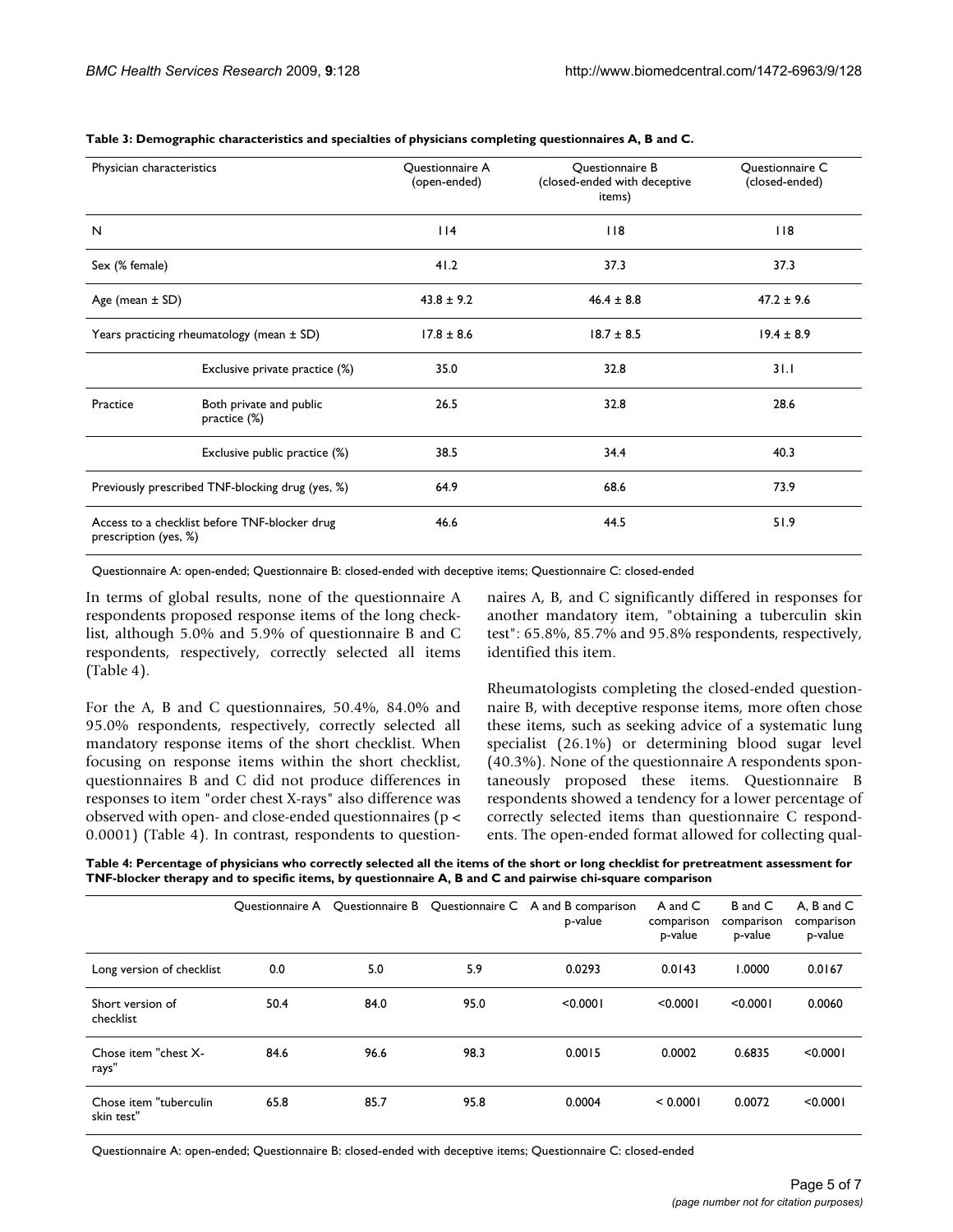itative data on items that we did not propose in the closeended questionnaires, such as "give information to the patient on potential adverse effects" or "give information to the patient on monitoring these drugs."

## **Discussion**

We compared three clinical vignette-based survey response formats: an open-ended questionnaire, a closedended (multiple-choice) questionnaire with cued correct items and a closed-ended questionnaire with deceptive items mixed with correct items. As expected, use of a closed-ended questionnaire with cued items overestimated physicians' performance as compared with an open-ended questionnaire, given that the latter is considered as the gold standard in assessing practice [\[5](#page-6-3),[12](#page-6-6)[,24](#page-6-15)]. Also as expected, the open-ended questionnaire supplied more information on clinical practice than the closeended questionnaires; physicians were more willing to provide information to the patient. Although we included response items on examinations or tests, such as cutaneous examination, in the closed-ended questionnaires, none of the respondents of the open-ended questionnaire suggested such tests.

Our study focuses on the difficulty in evaluating the quality of physician performance for specific domains with open-ended questionnaires. Physicians may be more brief with open-ended formats and responses may be less accurate. Of the 114 questionnaire A respondents, 74.4% responded with "tuberculosis" to the "other tests" question but gave no specific description of a test or what clinical examination they would do to evaluate this tuberculosis risk. In the closed-ended format, we assumed that including deceptive items would influence respondents' answers and lower the overestimation inherent in the closed-format survey. To our knowledge, this is the first time that deceptive items have been mixed with cued items in a close-ended questionnaire. Questionnaire B respondents indeed selected fewer correct items than did questionnaire C respondents. However, these results were very different from those obtained with the open-ended questionnaire (A), which are probably closer to reality.

The influence of framing questionnaire items remains crucial for clinical practice evaluation. This bias in response acquiescence has been reported from study of two versions of a training satisfaction questionnaire randomly distributed to medical residents; in one, half the items were stated positively and half negatively, and in the other, all items were stated positively. Results showed a significant effect of positive versus negative framing [[25](#page-6-16)].

## **Conclusion**

In conclusion, even if closed-ended questionnaires may provide more accurate data in clinical practice evaluation, general open-question format has value in such evaluation. Strategies for generating quantitative and qualitative data from open-ended questionnaires, associated or not with closed-ended questionnaires, facilitating survey analysis, are very likely interesting to develop to improve physician performance evaluation [[25\]](#page-6-16).

## **Competing interests**

This study was support by an educational grant from Wyeth Pharmaceuticals. The pharmaceutical company has paid for the 3-day employment of the 4 Ipsos interviewers. Ipsos is an independent company focused on survey-based research. The authors did not receive money from the pharmaceutical company.

## **Authors' contributions**

TP participated in the design of the study, carried out the survey, participated in the elaboration of the clinical vignettes and drafted the manuscript. CS performed the statistical analysis. XM and FL participated in the elaboration of the clinical vignettes and especially the formulation of the correct and deceptive items. PD participated in the design of the study and its coordination. PR conceived of the study, and participated in its design and coordination. All authors read and approved the final manuscript.

# **Additional material**

## <span id="page-5-0"></span>**Additional file 1**

*Questionnaire A. Vignette reporting history of a fictitious 50-year-old woman with active rheumatoid arthritis, candidate for therapy with tumor necrosis factor (TNF) blocking agents, with an open-ended questionnaire about pre-treatment assessment.*

Click here for file

[\[http://www.biomedcentral.com/content/supplementary/1472-](http://www.biomedcentral.com/content/supplementary/1472-6963-9-128-S1.pdf) 6963-9-128-S1.pdf]

# <span id="page-5-1"></span>**Additional file 2**

*Questionnaire B. Vignette reporting history of a fictitious 50-year-old woman with active rheumatoid arthritis, candidate for therapy with tumor necrosis factor (TNF) blocking agents, with a closed-ended (multiple-choice) questionnaire about pre-treatment assessment containing deceptive response items mixed with correct items.* Click here for file [\[http://www.biomedcentral.com/content/supplementary/1472-](http://www.biomedcentral.com/content/supplementary/1472-6963-9-128-S2.pdf)

6963-9-128-S2.pdf]

# <span id="page-5-2"></span>**Additional file 3**

*Questionnaire C. Vignette reporting history of a fictitious 50-year-old woman with active rheumatoid arthritis, candidate for therapy with tumor necrosis factor (TNF) blocking agents, with a closed-ended (multiple-choice) questionnaire about pre-treatment assessment containing only correct items.*

Click here for file

[\[http://www.biomedcentral.com/content/supplementary/1472-](http://www.biomedcentral.com/content/supplementary/1472-6963-9-128-S3.pdf) 6963-9-128-S3.pdf]